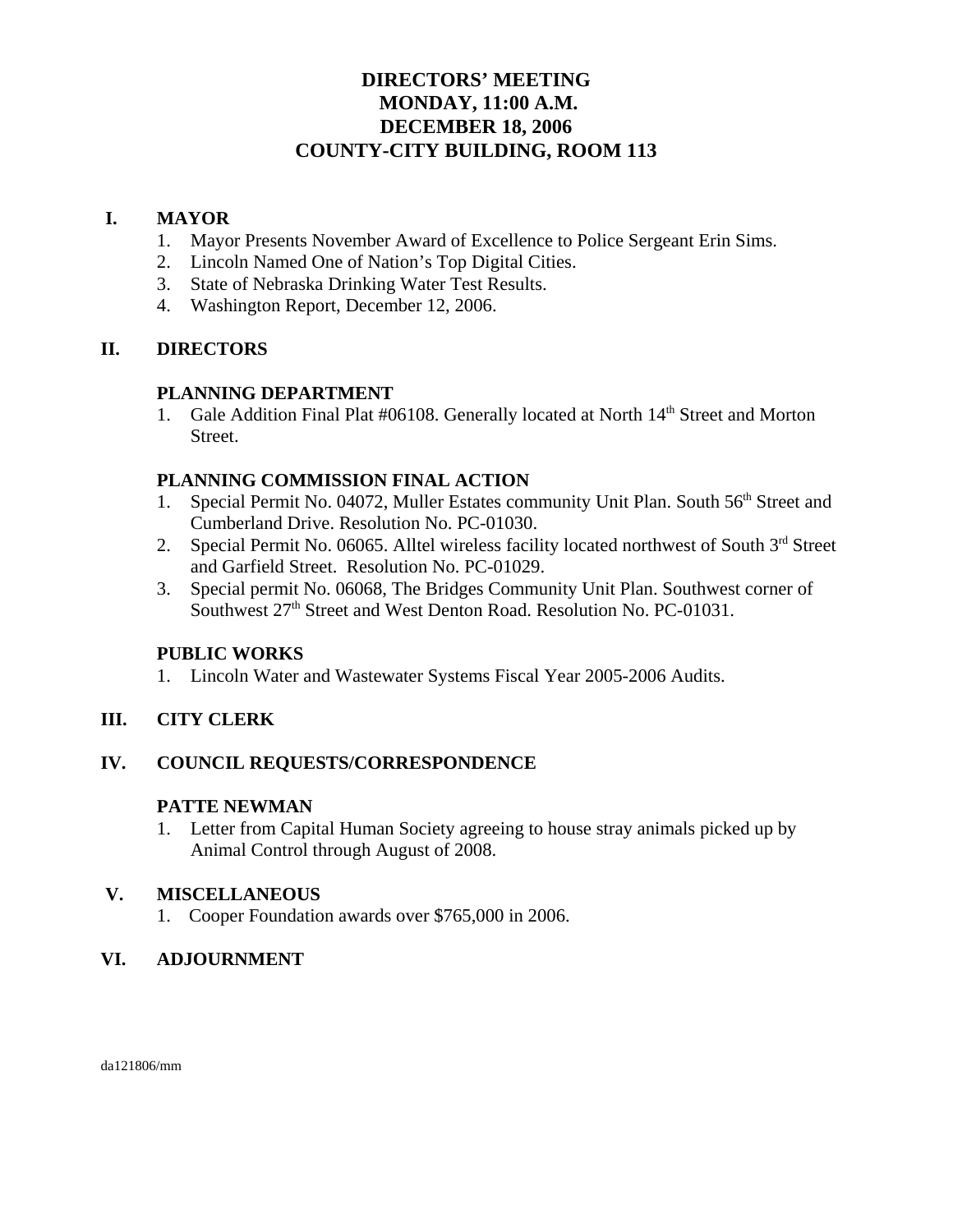### **DIRECTORS' MEETING MINUTES MONDAY, DECEMBER 18, 2006 COUNTY/CITY BUILDING CONFERENCE ROOM 113**

**Council Members Present:** Patte Newman, Chair**;** Dan Marvin, Vice-Chair; Ken Svoboda, Annette McRoy, Robin Eschliman, Jon Camp

**Council Member Absent:** Jonathan Cook

**Others Present:** Mayor Coleen Seng, Mark Bowen, Ann Harrell, Lin Quenzer, Rick Hoppe, Mayor's Office; City Clerk Joan Ross; Dana Roper, City Attorney; Directors and Department Heads; Tammy Grammer, City Council Staff; Deena Winter, Lincoln Journal Star Representative; John Becker, Talent Plus; and Coby Mach, LIBA

Location Announcement of the Nebraska Open Meetings Act: A Copy of the Nebraska Open Meetings Act is Located on the Wall at the Rear of this Room

### **I. MAYOR -**

Mayor Coleen Seng commented I want to make sure you received a mailing about the opening of the Legislature and their evening reception. Mr. Marvin replied yes, mine came from Diane. Mayor Seng stated the event is January  $3<sup>rd</sup>$  from 5:00 p.m. to 7:00 p.m. at the Cornhusker Hotel. Mr. Svoboda commented I don't remember seeing it. Mayor Seng commented I know it's kind of an iffy thing sometimes you get those mailings and sometimes you don't, so I thought I tell you about it.

Mayor Seng stated today I will be down at 1:30 p.m. to present some keys to some people which Patte (Newman) knows about.

Mayor Seng stated she is going to do a partial interim hiring freeze, there will be a letter coming out a little bit later. After we met last week and going through the budget, I reviewed the budget once again and looked at those job vacancies that are listed right now. So, today I'm announcing that I will impose a hiring freeze for the City and that's going to be really helpful for all of us as we prepare the next budget. There are about 45 open positions and they are in different stages of being filled among those 45, so later you are going to get a memo and you will be able to see which ones that we need to proceed with filling in and those that we can hold up. There are about 10 positions I think probably need to stay on the list as made possible hiring positions because they deal with public safety and bus transit. The reason those are most likely going to stay on the list is because it's going to be more expensive to fill them at a later time. We have gone through all of the positions and the freeze will be effective beginning this week.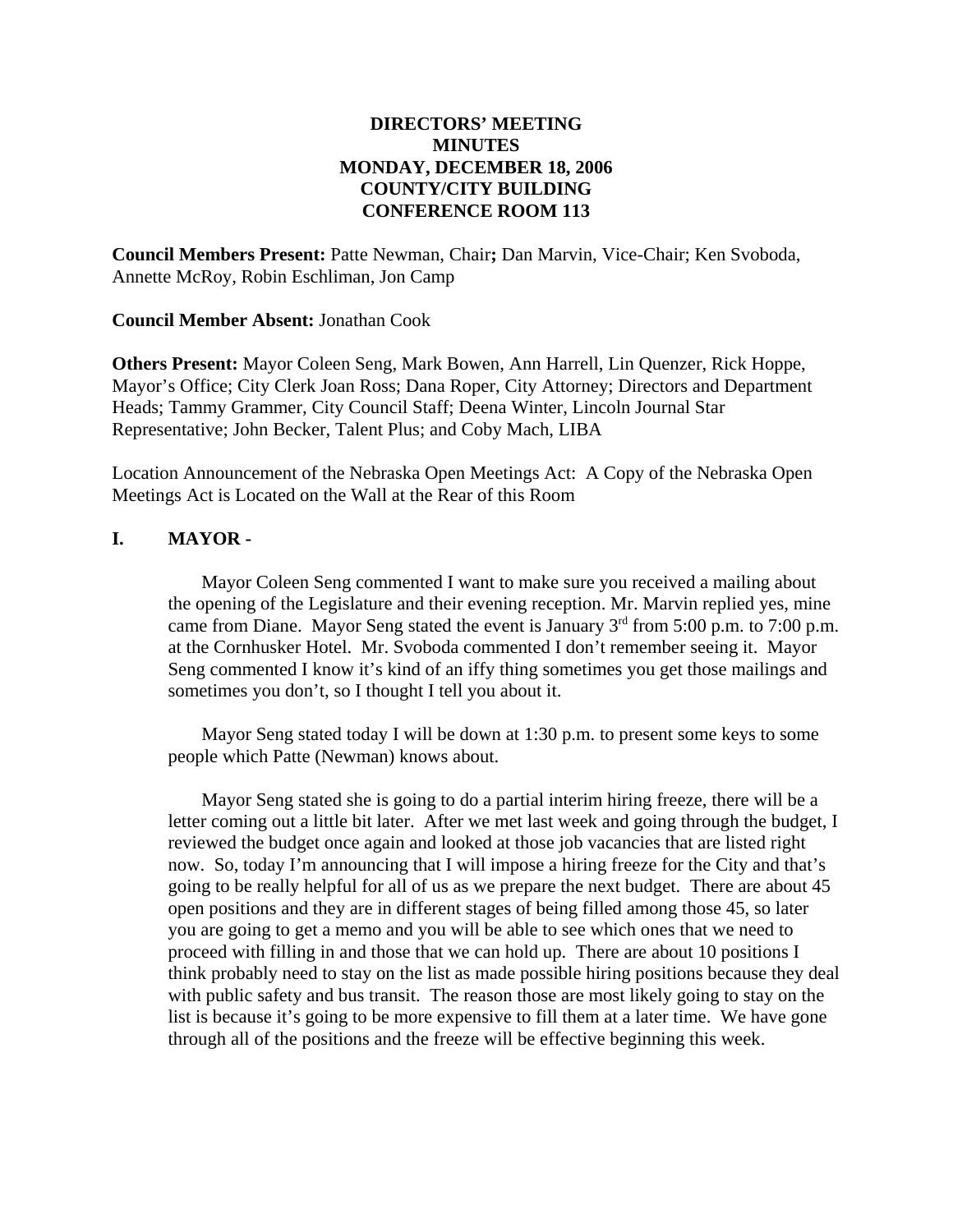Mayor Seng called on Directors. Karl Fredrickson (Public Works & Utilities Director) stated for Item 14 on their Agenda today, we have a request to move this item to January 8, 2007. We are still waiting for the paperwork on it. *[#14, 06R-239, Ordering Joint Paving, Re-paving, Ornamental Lighting, Sidewalk, and Street Tree District No. 1 constructed in North 50<sup>th</sup> Street between O Street to approximately 800 feet north.]* 

Lynn Johnson (Parks & Recreation Director) reported on Friday evening or Friday night we had a break in at Belmont Recreation Center. Apparently from our perspective they broke into the back door and it appears they were trying to get into the school through the Recreational Center. They disabled the cameras as part of the process, they were not able to get into the school which is good news, and we did not lose anything out of the center which is good news. They did go around and break into the school from the front side and we don't know what was taken and what damage there might have been in the school.

Fire Chief Dan Wright reported we had a fatality fire at 2800 Woods Blvd. which you guys are all aware of it. The cause of the fire was determined to be an electrical cord, did very little damage in relationship to fires although it was very tragic because the thought of fatality a mother and an unborn child.

We also had a fire this weekend at 4200 Cleveland a chimney fire did about \$50,000 worth of damage. We're not sure what the state of the chimney was but it apparently was college students burning their books after graduation. No injuries in this fire.

We are doing some public fire safety education on channel 5 right now.

Police Chief Casady reported we had an attempted abduction yesterday a 12 year old boy at  $33<sup>rd</sup>$  & Stockwell. It appears to be legitimate, he found another adult that was driving her car and got help from her and she told us that he was very shaken and upset so we don't have any reason to doubt it. We got the most incredible description of the suspect that I think I have ever seen. Ms. Newman asked was the description from the 12 year old? Chief Casady replied yes. Ms. Newman commented amazing. Mr. Camp commented with the yellow bumper you should be able to find that Kansas plate. Chief Casady responded you would think and I'm hopeful that we get some calls today from people that have at least seen the car that vehicle had to stand out some. I have a colleague in Kansas checking all the Kansas registered sex offenders, we already did that on all of the Nebraska registered sex offenders to see if we had anyone that matched up and so far no luck.

You probably read about this already last week we made a couple of arrests for violating the sex offender residency restriction and we made two more over the weekend so we have arrested four people now. I think we have done a really nice job with this ordinance and I think we have avoided the problems that Iowa is now facing with side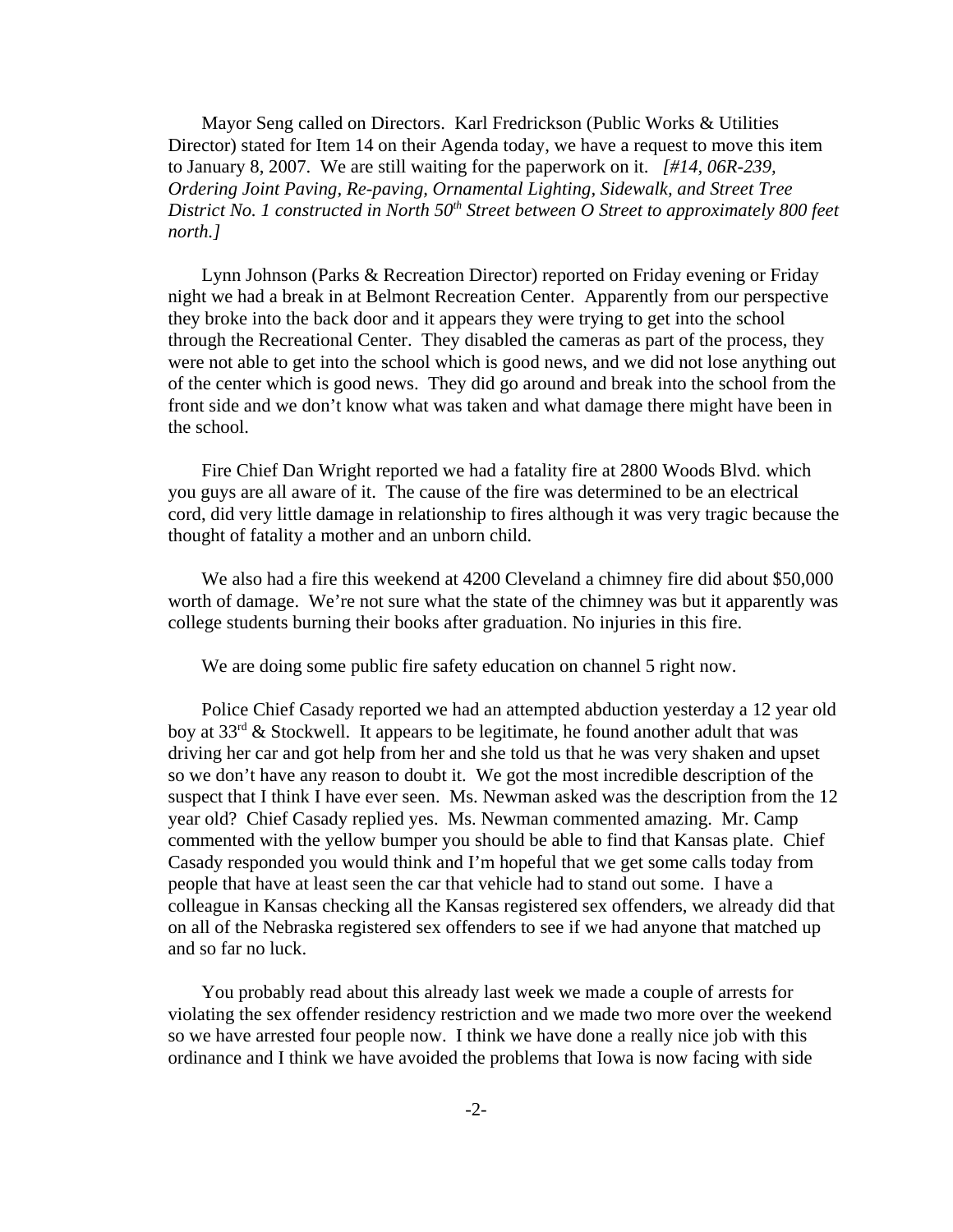effects. I think there are plenty places in Lincoln where sex offenders can lawfully live. A lot of the sex offenders are just very disorganized in all aspects of their life, so things like how far away is a school are not even entering their thought process. Hopefully with a little bit of publicity about it more will be checking with us before they've rented a place. There were 11 people grand-fathered in, there were 16 total, 5 knew, and we've arrested four to five. Ms. Eschliman asked what happens if they've already moved into the apartment? Do they get evicted how does that work? Chief Casady stated it's unlawful for them to live there, if they have taken up residence after July  $1<sup>st</sup>$  in a place that's within 500 feet of a school they are in violation. Ms. Newman asked do they pay their 12 month lease? Chief Casady stated that's not a matter that we need to concern ourselves with that is between the resident and the landlord. What you find in a lot of these cases is that the sex offender is not even on the lease and the sex offender is living with someone else, in fact I think that was true of almost all these people.

The Salvage Permits became effective on December  $1<sup>st</sup>$ , we've had 131 people apply, issued 126, and denied 5. The number of salvage thefts has gone down, but it's a little to soon to say that's caused an effect. I would like to see a few months go by so we've got some comparative data with last year. Mr. Camp asked why they denied the five? Chief Casady replied because they've got theft convictions that prohibit them from pertaining a salvage permit.

- 1. NEWS RELEASE RE: Mayor Presents November Award of Excellence to Police Sergeant Erin Sims. — NO COMMENTS
- 2. NEWS RELEASE RE: Lincoln Named One of Nation's Top Digital Cities. NO **COMMENTS**
- 3. State of Nebraska Drinking Water Test Results. NO COMMENTS
- 4. Washington Report December 12, 2006. NO COMMENTS

#### **II. DIRECTORS**

#### **PLANNING DEPARTMENT** -

1. Letter from Tom Cajka to Lyle Loth, ESP - RE: Gale Addition Final Plat #06108- Generally located at North 14<sup>th</sup> Street & Morton Street. — NO COMMENTS

#### **PLANNING COMMISSION FINAL ACTION** .....

1. Special Permit #04072, Muller Estates community Unit Plan (South  $56<sup>th</sup>$  Street  $\&$ Cumberland Drive) Resolution No. PC-01030. — NO COMMENTS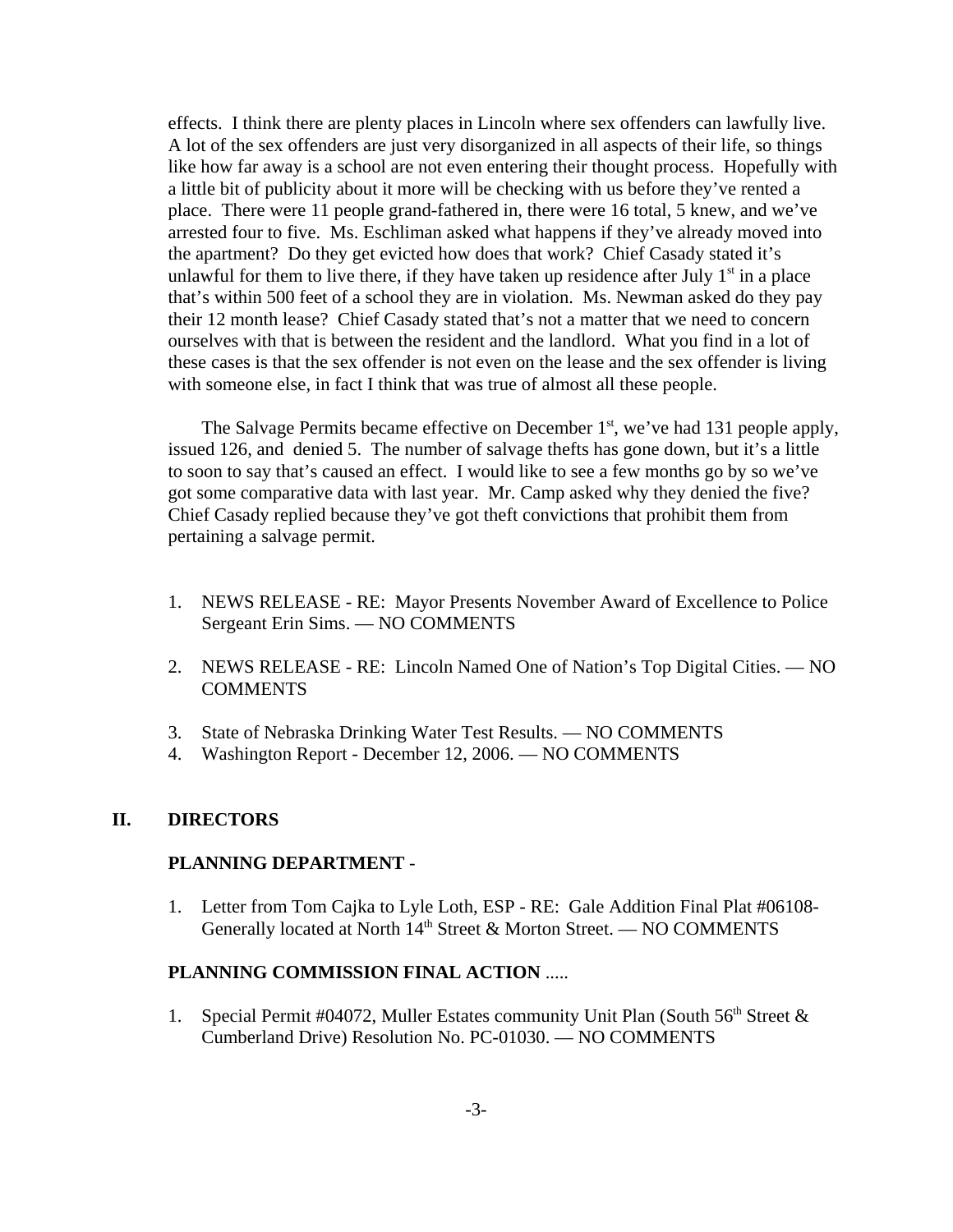- 2. Special Permit # 06065 (Alltel wireless facility Northwest of South  $3<sup>rd</sup>$  Street & Garfield Street) Resolution No. PC-01029. — NO COMMENTS
- 3. Special Permit #06068, The Bridges Community Unit Plan (Southwest corner of Southwest  $27<sup>th</sup>$  Street & West Denton Road) Resolution No. PC-01031. — NO **COMMENTS**

#### **PUBLIC WORKS & UTILITIES -**

1. Memo & Material from Margaret Remmenga - RE: Lincoln Water & Wastewater Systems Fiscal Year 2005-2006 Audits. — NO COMMENTS

#### **III. CITY CLERK -**

City Clerk Joan Ross stated on their Agenda today, Items  $2 \& 3$  will be called together. *[#2, Application of JTK, LLC dba JTK for a Class I liquor license at 201 N. 7th Street.; and #3, Manager application of Jason Kuhr for JTK, LLC dba JTK at 201 N. 7th Street.]* 

Items 4 & 5 will be called together. *[#4, Application of BNW Corporation dba South Street Liquor for a Class C liquor license at 1000 South Street.; and #5, Manager application of Fiseha Tesfatsion for BNW Corporation dba South Street Liquor at 1000 South Street.]*

Items 6 & 7 will be called together. *[#6, Application of Nebraska Dining Holding LLC dba Noodles & Co. for a Class I liquor license at 210 N. 14th Street.; and #7, Manger application of Edward Lynch for Nebraska Dining Holding LLC dba Noodles & Co. at 210 N. 14th Street.]*

For Item 10, I handed out a Motion-To-Amend. *[#10, 06R-235, Accepting the report of new and pending claims against the City and approving disposition of claims set forth for the period of November 16-30, 2006.]* 

We already talked about Item 14. *[#14, 06R-239,Ordering Joint Paving, Re-paving, Ornamental Lighting, Sidewalk, and Street Tree District No. 1 constructed in North* 50<sup>th</sup> Street between O Street to approximately 800 feet north.]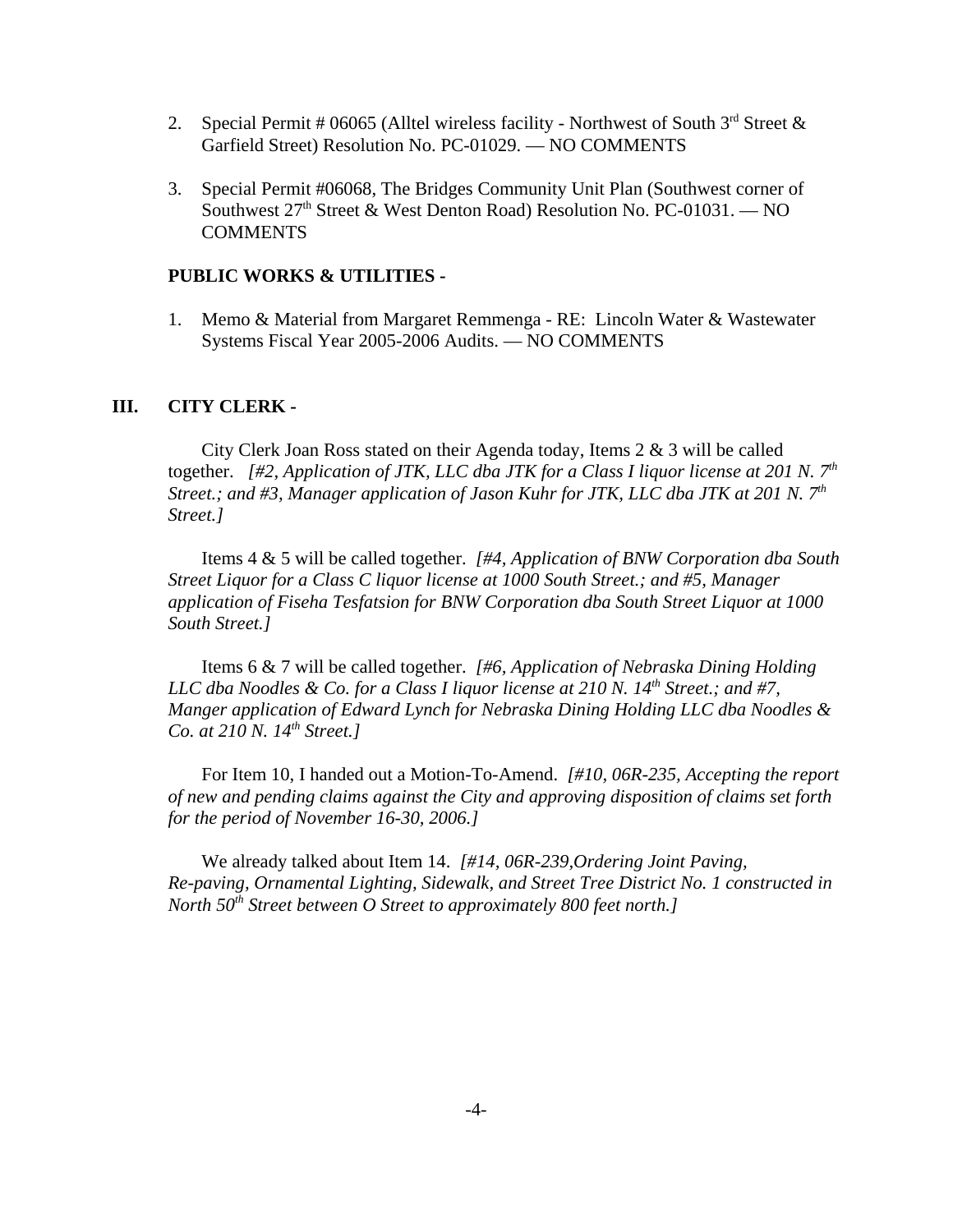For Item 43, I understand that there would be a request to remove this item and not introduce it on January 8, 2007. City Clerk Joan Ross commented Bruce Dart (Health Director) that's confirmed. Mr. Dart replied that's my understanding. Mr. Svoboda commented you need a motion to just remove it from the agenda. City Clerk Joan Ross replied yes so that it is not moved forward. *[#43, 06R-242, Approving a two-year contract between the Nebraska Department of Health and Human Services Finance and Support System and the Lincoln-Lancaster County Health Department for the Medicaid Access to Care Program.]* 

City Clerk Joan Ross noted it is open 'mic' today.

#### **IV. COUNCIL REQUESTS/CORRESPONDENCE -**

#### **JON CAMP -**

Mr. Camp stated to Karl Fredrickson (Public Works & Utilities Director) regarding  $50<sup>th</sup>$ Street you wanted to delay that item, I've had some calls about it. On this petition this would basically just set up the district as I understand it for the 800 feet, now that's not punching through North 50<sup>th</sup> Street. Mr. Fredrickson answered yes, it would fill in the piece that's not there existing today between "O" Street and "R" Street to open that up. Mr. Camp asked if there's a cost estimate for those property owners on how much they're going to be assessed. Mr. Fredrickson replied yes, I don't have that with me today, we can get that information for you. Mr. Camp responded if you would, I think there is some confusion out there among some of the property owners. Mr. Camp commented to Marc Wullschleger (Urban Development Director) with some of the current developments on Hy-Vee there is a rumor out there about a possible blight designation on 70<sup>th</sup> & "O" Street. Mr. Camp asked if there is anything happening on it? Marc Wullschleger replied not that I'm aware of.

Mr. Camp stated to Karl (Fredrickson) I had a call from a woman who wants to remain unanimous but she has had three close encounters with bicyclists and she's very concerned about the bike lanes. She called me on Friday and said she really would like to see them change anything ... especially the one that's in the centers because it's so dangerous. She also asked me and I wanted to clarify this, she said she had a verbal exchange with one bicyclist, he was in the car lane not the bicycle lane and she asked him to politely move over because he was slowing traffic down. The bicyclist said he had a right to be in the car lane and I told her that was true but I thought I would just check that bicyclists can be any where they want even if there is a bike lane next to the car lane. Mr. Fredrickson replied correct, they operate under the rules and roads just like any motor vehicle. Ms. Eschliman asked if we have had any accidents with bicyclists yet? Mr. Fredrickson commented none that I'm aware of. Police Chief Casady responded yes, one that I can tell you about, I know I looked it up for one of them who e-mailed me about it. Ms. Newman commented it could of been me, asking was it the one bicyclist doing something wrong and ran into a car. Chief Casady answered yes. Ms. McRoy commented I had a complaint last week about a State Patrol car driving in a bike lane. Mr. Camp commented she